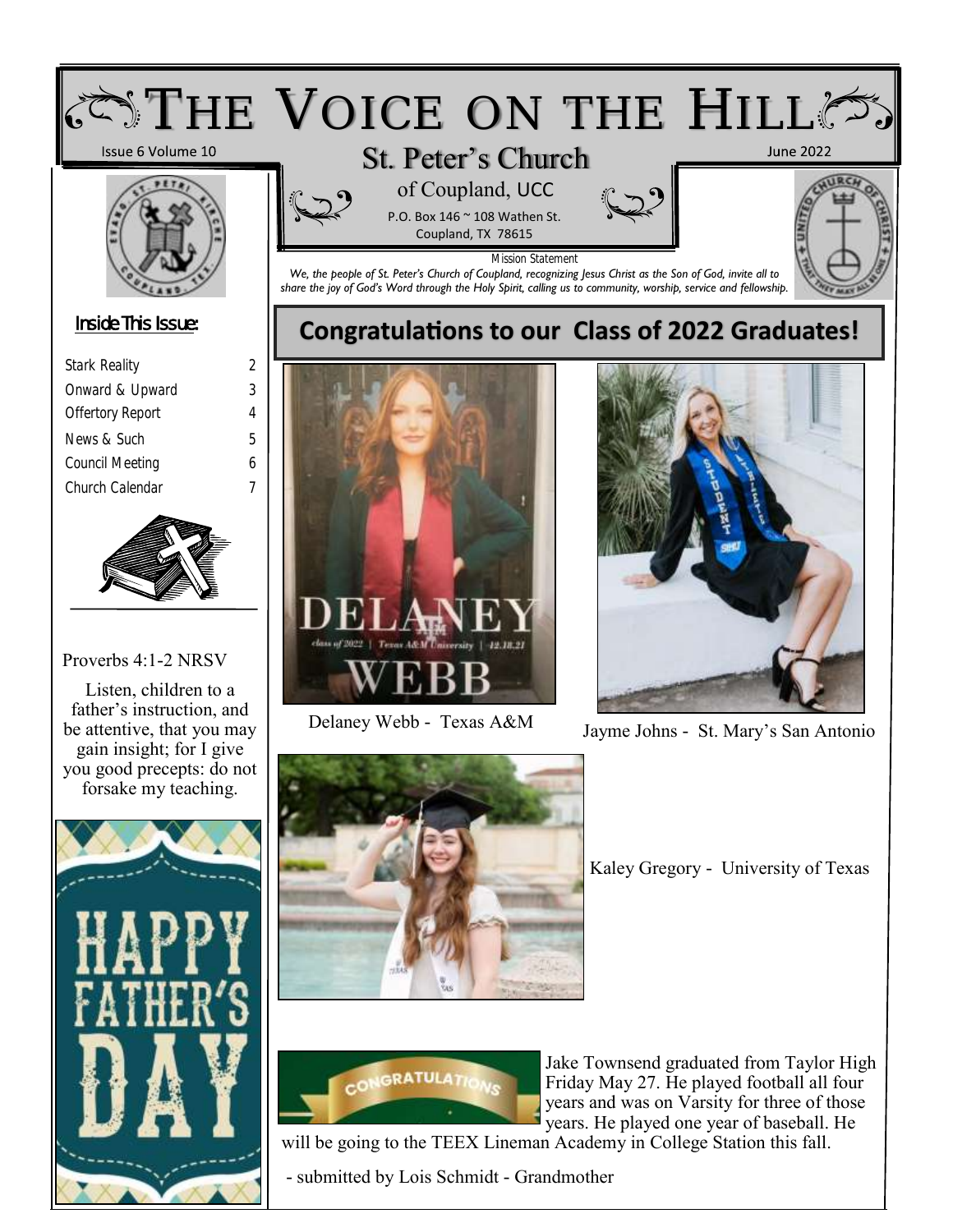

Page 2 and 1 and 1 and 2 and 2 and 2 and 2 and 2 and 2 and 2 and 2 and 2 and 2 and 2 and 2 and 2 and 2 and 2 and 2 and 2 and 2 and 2 and 2 and 2 and 2 and 2 and 2 and 2 and 2 and 2 and 2 and 2 and 2 and 2 and 2 and 2 and 2

#### **STARK REALITY June 2022**

Several years ago, I found this tag line at the end of an email. It said simply: **EACH OF US IS A THREAD IN THE FABRIC OF THE LOOM OF GOD.** What a terrific way to envision our connectedness in God's creation. This thought reflects how each of us is an integral part of a much larger whole. It also speaks of how when any thread is damaged, the whole of creation is affected.

As I think about the world today, I sense the very fabric of our existence being torn into shreds by senseless acts of violence and destruction. On May 14 we saw the effect of racial hatred as a young man decided to drive 200 miles to Buffalo NY and targeted innocent people who were doing what all of us do by going to a local grocery store to shop. 10 people lost their life that day. It was only 10 days later ton May 24 that senseless violence came to Texas with the mass shooting at an Elementary School in Uvalde. When it was over, 19 children had their life cut short along with 2 teachers. It seems that we are a part of an everincreasing spiral of violence. Where is the love and respect that God intends for the world?

I think we have become desensitized to the presence of violence in our world. I will never forget an incident that occurred shortly after Bonnie and I had arrived in Bangor, Maine for my entrance into seminary. A local 7-11 Convenience Store was robbed and everyone was in a state of shock at the fact that this had happened in their community. Having just moved from Austin, Texas where such robberies were a regular part of everyday life, we were quickly reminded how one can become almost numb to the violence in the world.

The Gun Violence Archive has logged 214 mass shootings just since the beginning of 2022. A mass shooting is defined as 4 or more people are shot in the same place. The result of this gun violence is that more than 17,300 people have lost their lives in these mass shootings.

A lot of people are focused on common sense gun legislation. There are a lot of people who are afraid that their "right to bear arms" as listed in the Constitution is being challenged. Out of this division in our country, the end result is inaction and the cycle of violence continues in our country.

I would like to call us to reflect on the underlying causes of violence. There is no doubt that mental health issues are a big part of the cause. On a simpler level, I want to suggest that in far too many cases the trigger is a sense of rejection. Far too often we have forgotten the basic call of God to **"LOVE OUR NEIGHBOR AS OURSELVES."** Today we focus our energy on our differences and forget that we are all created by God. Diversity is a part of the richness of God's fabric. Today we see differences as a challenge to take up our positions and fight against all of those who do not think the way that we do. It will only be when we can see our diversity as a part of the beautiful fabric that God has created and remember that it is this same God who calls us to practice **LOVE and not HATE** in our lives.

Shalom

Charles

Rev. Charles Stark

June 5 will be Anna Harbuck's last Sunday. Van Herd will start June 12 and play thru the end of July. If you know of a Pianist, please let us know.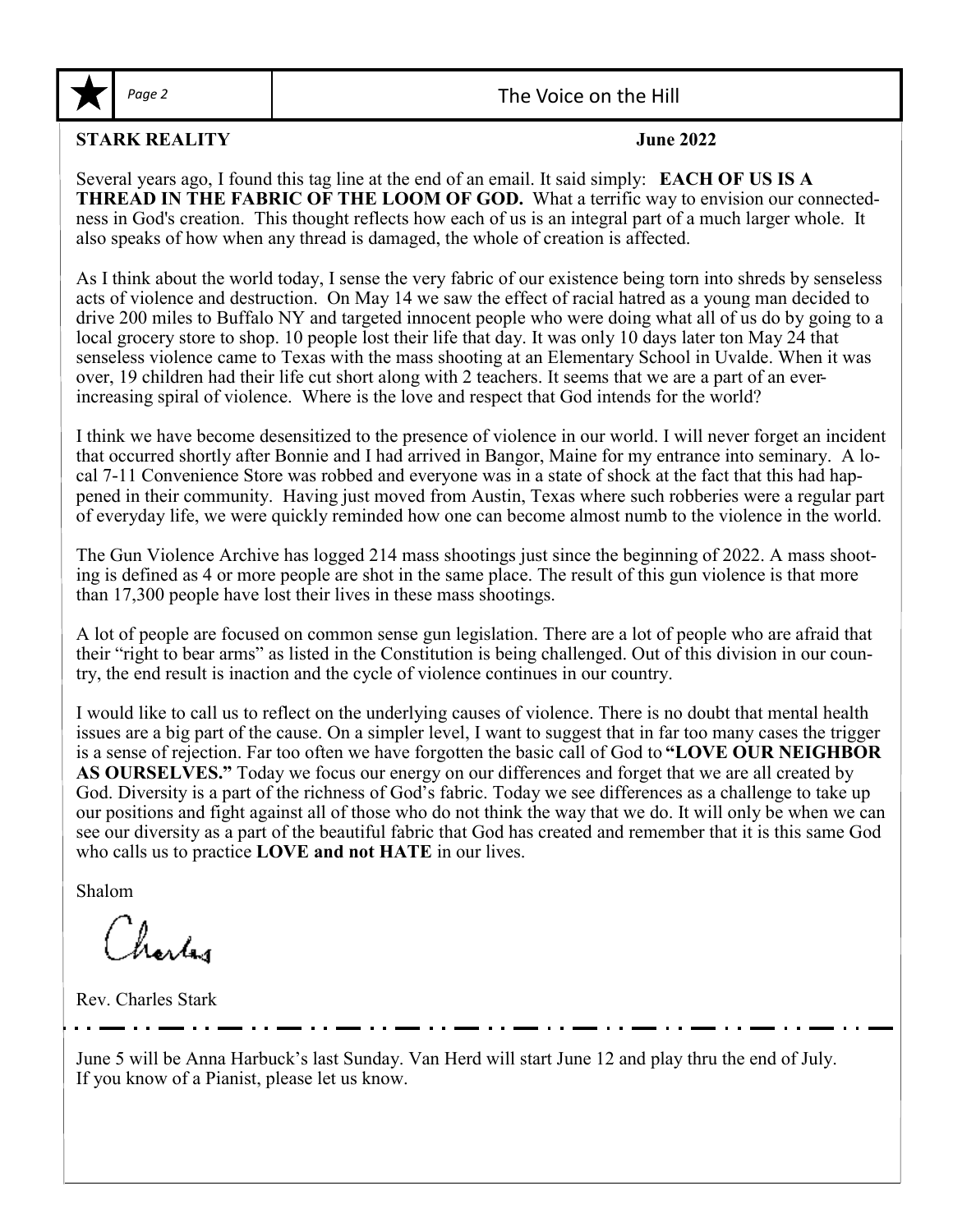Issue 6

On Sunday June 5 Avery Ochoa and Haydon Shuttles will be Confirmed. Contirma ion Sunday June 3 Avery Centra and Hayden Shances will be Confirmed.

## **Diners**

Thursday June 16 we will meet for Diners, at a location to be determined at 6:30pm. After dinner, we will collect an offering for the Taylor Food Pantry.

## **Potluck Sunday**

Sunday June 26 is potluck Sunday. Join us after worship for food and fellowship. Bring your favorite dish to share!



## **Senior Luncheon**

We had another big TURNOUT for our Luncheon. We had over 40 Senior Citizens attend including Hostesses & Helpers. Hostesses were: Sandra & Don Wernli, Hermania Vitek, Janet Doss, Cindy Alexander, Cynthia & Teddy Wittliff , & Lois Schmidt. Helpers were: Arthur & Joyce Henze, Charlotte Albert, & Wanda Walther.

Charlotte did our beautiful Decorating; Pastor Charles did our table prayer. There were a lots of bingo players and 2 tables of "42" Dominoes. A Big Thank-You to everyone who helped us in any way!

Our next luncheon will be A PICNIC LUNCHEON on July 19 at11:30am; SO DON'T FORGET about this LUNCHEON! If you play Bingo, it is encouraged that you bring a prize under \$10.

Sandra Wernli & Lois Schmidt Co-Chairs

#### **Our Sick & Shut-Ins:**

**Irene Florida:** Shavano Park Senior Living, 3220 North Loop 1604 W, Apt #102 Shavano Park, TX 78231

**Denny Poldrack:** Will-O-Bell Nursing Home**,**  P.O. Box 107**,** Bartlett, TX 76511

**Nancy Goodlett:** at home

**Ann Johle:** Sagebrook Nursing Center, 901 Discovery Blvd, Room #210 Cedar Park, TX 78613

#### **June Birthdays**

 $\mathbf{b}_{\mathbf{A}}$ 

| 1st              | Jayme Johns                    |  |
|------------------|--------------------------------|--|
| 5th              | Cindy Alexander                |  |
| 7th              | Melvin Poldrack                |  |
| 14th             | Parker Dollins                 |  |
| 15 <sub>th</sub> | <b>Aubrey Shuttles</b>         |  |
| 16th             | <b>Brynley Finn</b>            |  |
| 19th             | June Schmidt                   |  |
| 20 <sup>th</sup> | Kathleen Kelso                 |  |
| 25 <sub>th</sub> | Allison Albert, Linda Albert   |  |
| 26th             | Sawyer Poldrack                |  |
|                  | Hunter Poldrack, Randy Gregory |  |
| 29th             | Honey Eiben, Lisa Thompson     |  |
| 30th             | Alan Schmidt                   |  |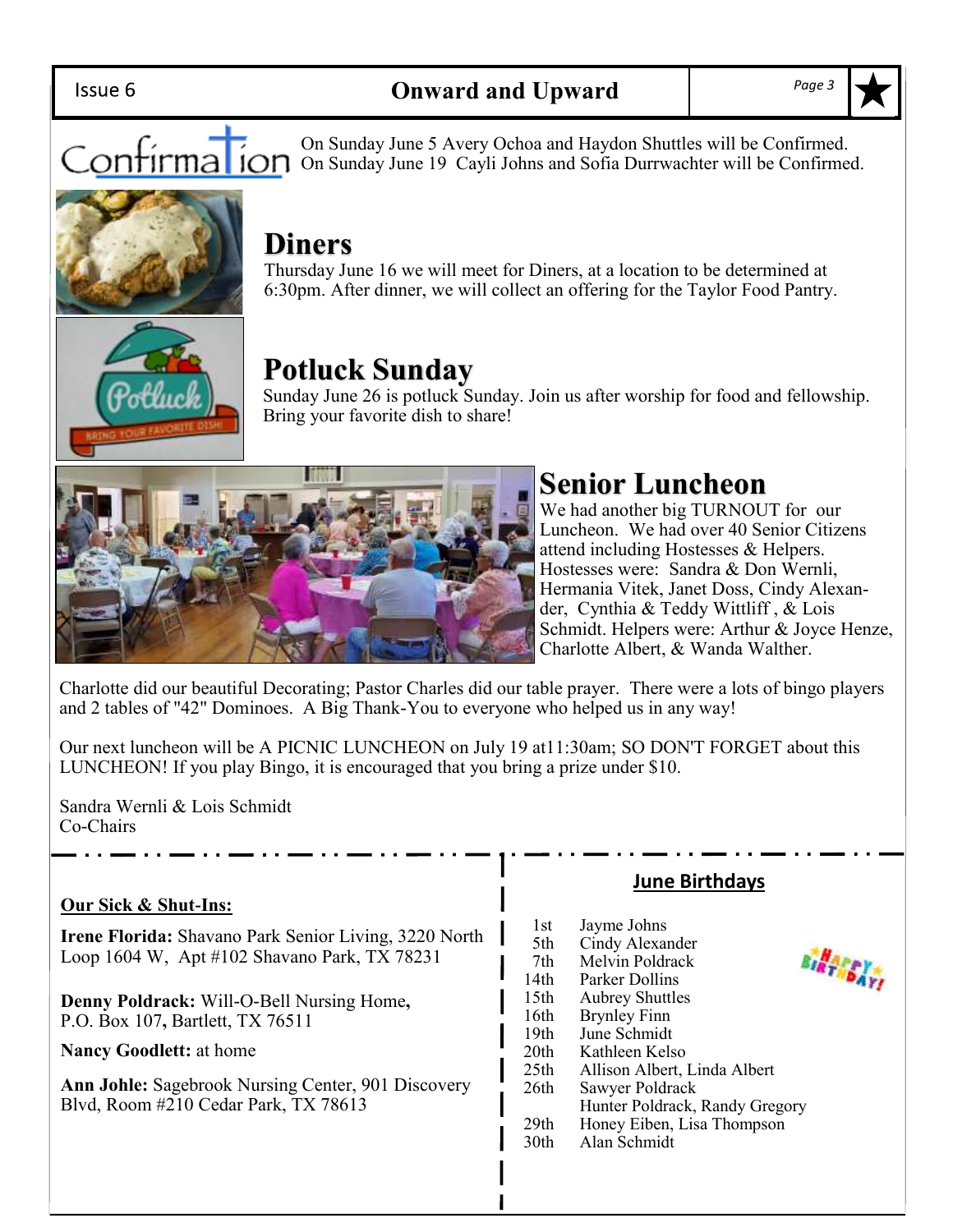

The Voice on the Hill *Page 4*

### **April 2022 Income**

**Total Regular Giving for April \$11,902**

**Budgeted Amount for April \$11,579**

**Total Regular Giving January thru April \$43,684.76**

**Budgeted Amount January thru April \$49,210.75**

**\*Regular Offering Only\***

Thank You<br>TITINI ER<sub>0</sub>

#### **June 2022 Special Offerings:**

Sunday June 5 - Board of Christian Education

Sunday June 12 - Strengthen the Church

Sunday June 19 - Disaster Relief

Sunday June 26 - Shepherd's Heart Food Pantry

#### **June Worship Schedule**

| June 5                      | June 12                      |
|-----------------------------|------------------------------|
| Liturgist: Judy Downing     | Liturgist: Carolyn Haverland |
| Ushers: Jim & Linda Miller  | Ushers: Paul & Tammy Sane    |
| June 19                     | June 26                      |
| Liturgist: Charlotte Albert | Liturgist: Cindy Wood        |
| Ushers: Zac & Cindy Wood    | Ushers: Don & Sandra Wernli  |



## **Happy 93rd Birthday!!!**

On Thursday April 28 members of St. Peter's celebrated with SR Moss his 93rd Birthday at Morelia's in Elgin.

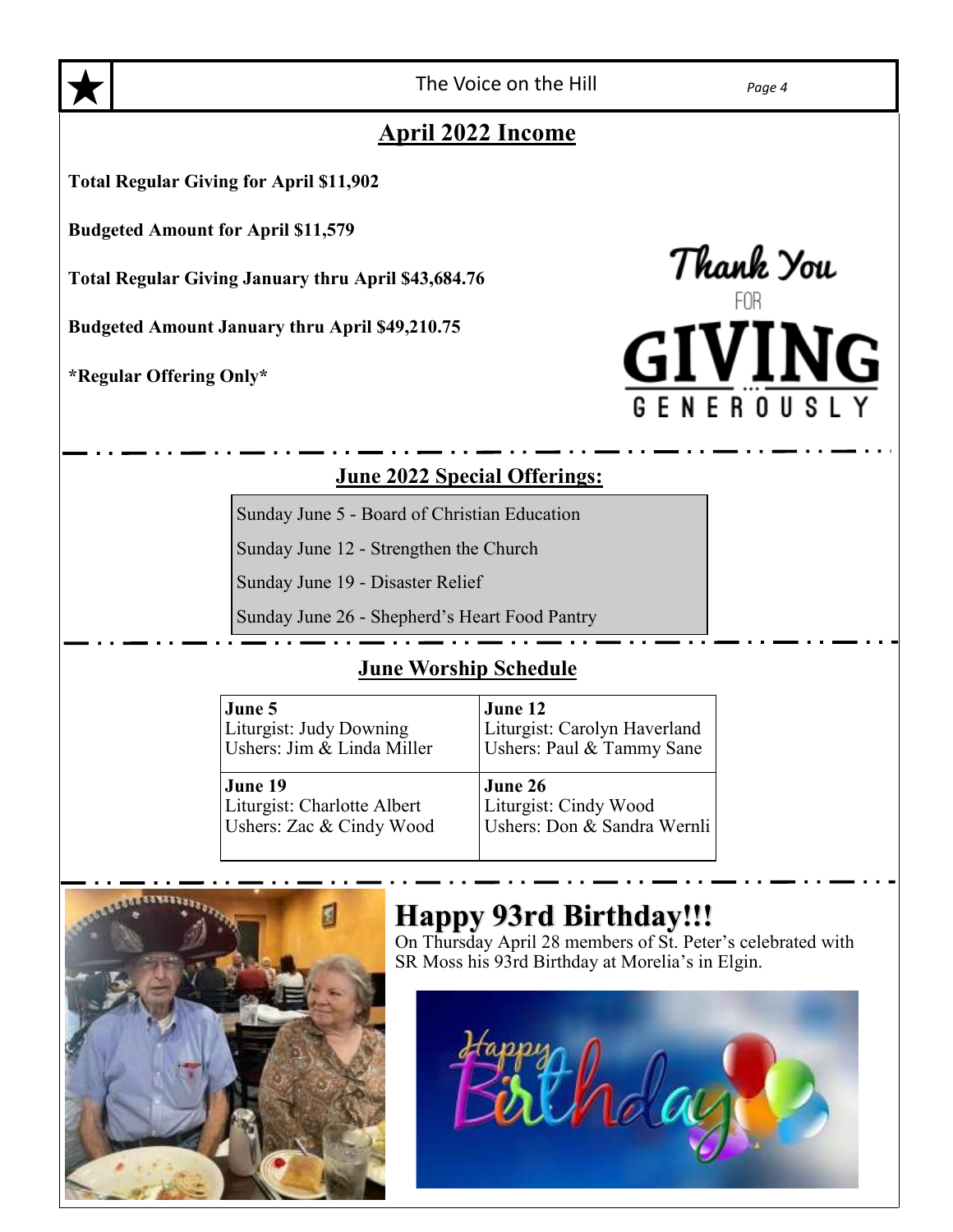#### **HEART OF TEXAS ASSOCIATON NEWS:**

#### **RECOGNIZING OUR LICENSED MINISTERS**

Recently the Committee on Ministry completed renewing licenses for our Licensed Ministers.

Congratulations to Pastor Rene Slataper (Hope United Georgetown), Pastor Carl Schwartz-King (United Christian Church Austin), Pastor Eric Dehmer (Friedens UCC Washington), and Pastor Charlotte Albert (St. Peter's UCC Coupland) who have had their licensed renewed for 2022.

Several individuals have chosen not to have their licensed renewed for various reasons. We want to take a moment to our licensed ministers who have served the Association over the past few years.

- Cynthia Miller (St. John's UCC Burton) Look at all the great stuff Cindy has done!
- David Greer (St. John's UCC Burton)
- Risa La Fountain (St. John's UCC Burton, Faith UCC Bryan, Friedens UCC Washington)
- Janet Sherman Monroe (Faith UCC New Braunfels)
- Carlson Jakubik (Faith UCC New Braunfels and Eden Hill)

#### **\*Please note that Carlos Jakubik died on Friday April 22\***

Thank you Cynthia, David, Risa, Janet, and Carlson for the ways in which you served your local congregations and their surrounding communities.

#### Rev. Nikki Stahl

Heart of Texas Association Minister



Thank you all for your prayers, concerns, and support in this hard time. This is a picture of the painting dad was working on when he passed away.

Your expression of sympathy will always be remembered. Peter, Ruby, and Family





I wish to thank St. Peters Church for honoring me upon my Graduation from Taylor High School . Also, thank you for my gift. I appreciate your thoughtfulness. May God Bless You.

Sincerely, Jake Townsend

**Recent Memorials**

*N= New Horizon C=Cemetery L=Landscaping M=Memorial Fund*

**For: Emily Garrison's Dad** William "*Bill*" *Porcynaluk* **By:** Bill & Charlotte Albert (N)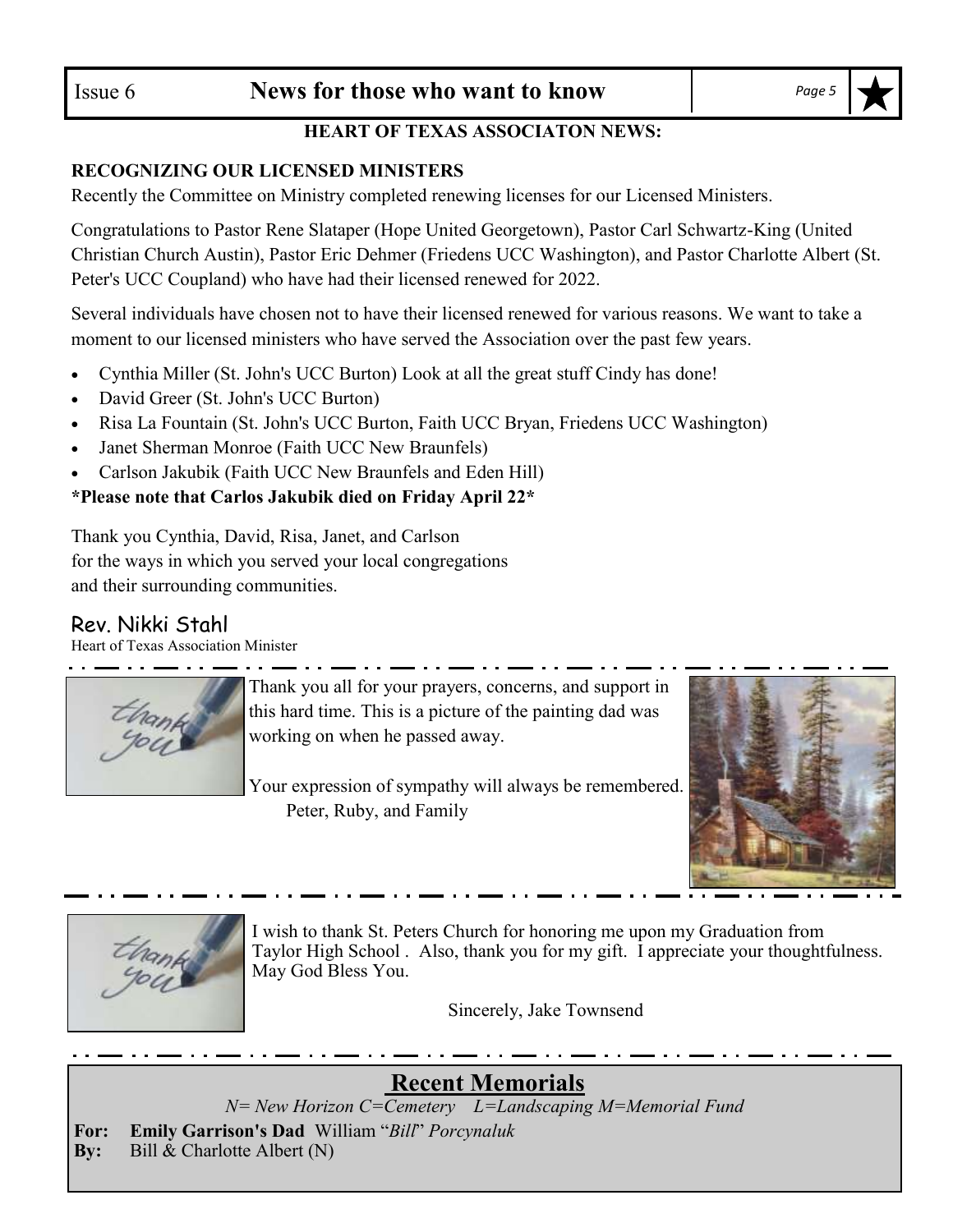#### **St. Peter's Church of Coupland Council Meeting Minutes May 15, 2022**

Members present: Sharon Kreidel, Janet Doss, Carolyn Haverland, Anita Holubec, Roy Morris, Sandra Wernli, S.R. Moss, Peter Wabbel

Absent: Bonnie Sladek

The agenda was adopted with additions.

Approval was received for the minutes of last month.

Financial reports for Income & Expense and Profit and Loss Budget vs. Actual were reviewed by council members. New Horizon funds were transferred from savings to checking to pay for down payment for the siding project.

#### **Committee reports**: **Pastoral Search Committee:** A second application has been received and a Zoom interview has been planned for May 25<sup>th</sup>, 2022.

**Cemetery Committee:** Quotes have been received for the upkeep of the cemetery grounds. The current contractor, Black Stallion, submitted a quote of \$490 for once a month services. Zac Woods submitted a quote of \$290 for once a month services. A motion was made and approved by the Council to award Zac Woods a 3 month probationary contract for upkeep services which includes a clause that he receive prior approval if additional services are required during the month.

**Evangelism Committee:** Dana Smith has requested a budget for advertising for the church. Members are encouraged to share church information on Facebook and Instagram.

#### **Pastor's report:**

Pastor Charles reported on Maundy Thursday Tennebrae service on April  $14<sup>th</sup>$ . He stated he received positive feedback from members who attended. The traditional Easter service had 107 in attendance. Please see Pastor's report for more details.

#### **Old Business:**

**Member List:** One additional response has been received since April  $4<sup>th</sup>$ . The council will determine if we need to send out a second letter to those who have not responded.

**Committee list:** Assigned task force to work on committee lists. The group consists of Pastor Charles, Sharon Kreidel, Roy Morris, and Carolyn Haverland. A meeting has been set for May 18<sup>th</sup>.

**Playground:** This is on hold until the siding is determined. A committee has been appointed to research plans and costs to update the playground. Roy Morris, Tessa Rummel Strider, and Anita Houbec will comprise the committee.

**Sign:** On hold until siding project is completed.

Authorize all St. Peter's accounts to be updated to current contacts. Stacy Stork is in process of updating all accounts. All of the Edward Jones accounts have been updated.

**Leveling Bid/Siding Update:** Deposit was made for siding materials to be purchased. Bids were received for the leveling project. The contract was awarded to Jeremiah Bryan and work should begin in 2 weeks.

**Update facility contract:** The council approved a motion to update the contract to include a

guideline that states no alcohol is allowed in Fellowship Building or on church grounds. Council reviewed and approved the updated contract.

#### **New Business:**

**Offering Update:** Anita Houbec, Stacy Stork, and Sharon Kreidel developed a new process to ensure proper credit of offerings. The new process is currently under a trial run. Dana Smith is researching options for electronic offerings.

**Offering Envelopes:** Researching new contract for the design and printing of offering envelopes.

**Graduation Recognition** on May  $22<sup>nd</sup>$ . High School and College graduates will be recognized during the service and at the Pot Luck Luncheon.

**Storage Shelves and Bins:** Storage is needed for all the table decorations provided by Charlotte Albert. The estimated cost is \$500 and council is exploring funding options.

**Fellowship Hall Rental:** Laurie Morris has requested to rent the Hall on August 6, 2022, form 9:00 -12:00. Council approved rental with completion of facility contract.

**Garage Sale:** The date has been set for September 10, 2022. Carolyn Haverland will be providing details on what items will **NOT** be accepted, and when and where donations can be brought in the near future.

A review of the calendars was done for July and August with a few changes.

Respectfully submitted,

Cindy Alexander **Secretary** 

#### *Page 6*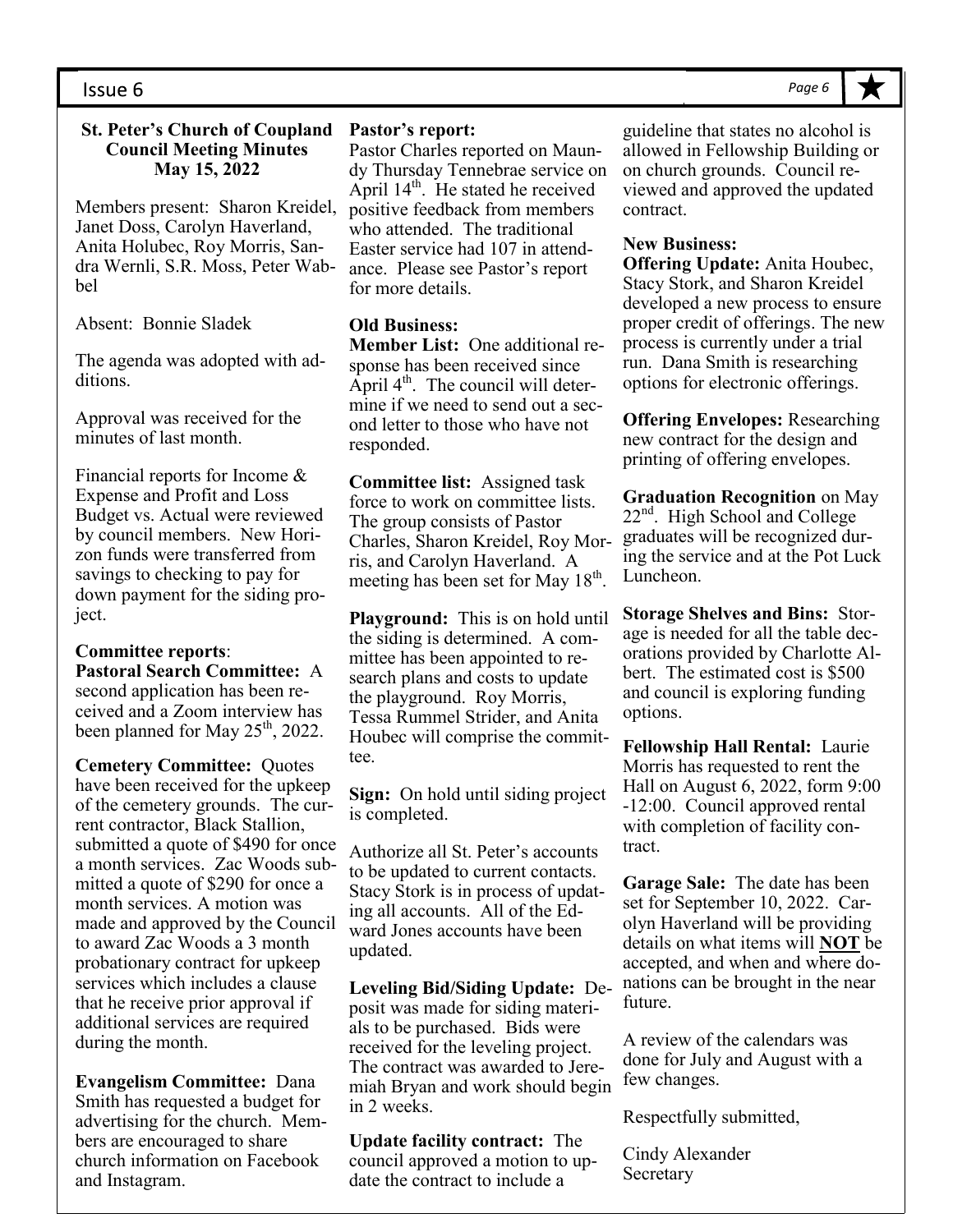Page 7 **St. Peter's Calendar of Events** 

# June 2022

| <b>Sun</b>                                                                                                                                                    | <b>Mon</b> | <b>Tue</b>                                                                           | <b>Wed</b>                                        | <b>Thu</b>                    | Fri            | <b>Sat</b>     |
|---------------------------------------------------------------------------------------------------------------------------------------------------------------|------------|--------------------------------------------------------------------------------------|---------------------------------------------------|-------------------------------|----------------|----------------|
| <b>June Bread Baker</b><br><b>Janet Doss</b><br><b>June Event Coordinator</b><br><b>Janet Doss</b>                                                            |            |                                                                                      | $\overline{l}$<br>Confirmation<br>Class<br>5:30pm | $\overline{2}$                | $\mathfrak{Z}$ | $\overline{A}$ |
| 9:15am Adult Class<br>5<br>10:15am Worship/<br>Communion<br><b>Pentecost Sunday</b><br>Confirmation<br><b>Avery Ochoa</b><br><b>Haydon Shuttles</b>           | 6          | $\overline{7}$<br>Coffee<br>Connections<br>9:30am                                    | 8                                                 | 9                             | 10             | $\mathcal{I}$  |
| 12<br>9:15am Adult Class<br>10:15am Worship                                                                                                                   | 13         | 14<br>Coffee<br>Connections<br>9:30am                                                | 15                                                | 16<br><b>Diners</b><br>6:30pm | 17             | 18             |
| 19<br>9:15am Adult Class<br>10:15am Worship/<br>Communion<br><b>Church Council</b><br><b>Father's Day</b><br>Confirmation<br>Cayli Johns<br>Sofia Durrwachter | 20         | 21<br>Coffee<br>Connections<br>9:30am<br>Elgin<br>Ministerial<br>Alliance<br>11:30am | 22                                                | 23<br>Newsletter<br>Deadline  | 24             | 25             |
| 26<br>9:15am Adult Class<br>10:15am Worship<br><b>Potluck Luncheon</b>                                                                                        | 27         | 28<br>Coffee<br>Connections<br>9:30am<br>Newsletter<br>Assembly<br>10:30am           | 29                                                | 30                            |                |                |